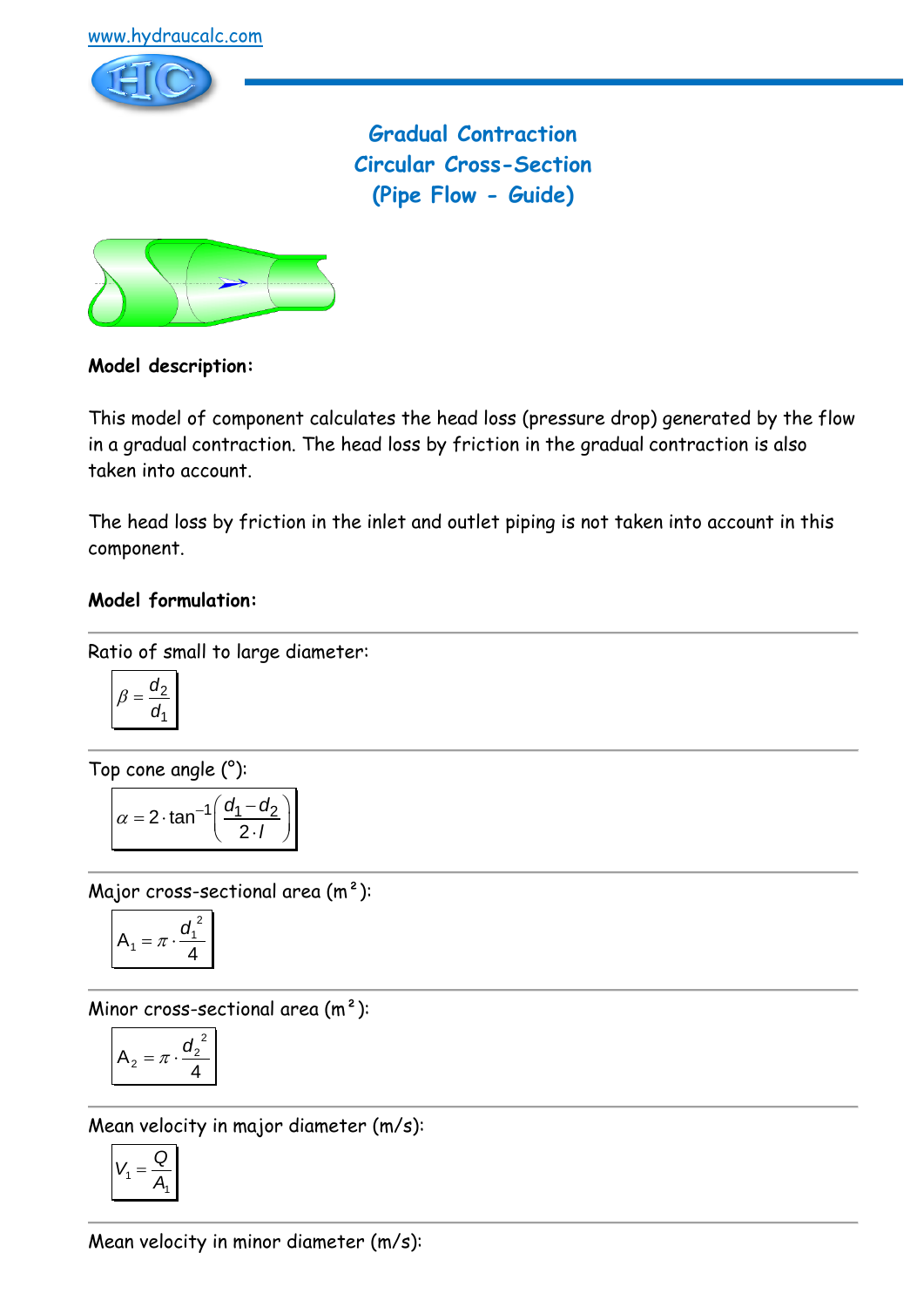$$
V_2 = \frac{Q}{A_2}
$$

Mass flow rate (kg/s):

$$
G=Q\cdot \rho_m
$$

$$
\text{Fluid volume in the truncated cone (m3):}
$$
\n
$$
V = I \cdot \frac{\pi}{3} \cdot \left( \left( \frac{d_1}{2} \right)^2 + \left( \frac{d_2}{2} \right)^2 + \left( \frac{d_1}{2} \right) \cdot \left( \frac{d_2}{2} \right) \right)
$$

Fluid mass in the truncated cone (kg):

$$
M = V \cdot \rho_m
$$

Reynolds number in major diameter:

$$
N_{\text{Re}_1} = \frac{V_1 \cdot d_1}{V}
$$

Reynolds number in minor diameter:

$$
N_{\text{Re}_2} = \frac{V_2 \cdot d_2}{v}
$$

Darcy friction factor:



Colebrook-White equation ([1] equation 3.6)

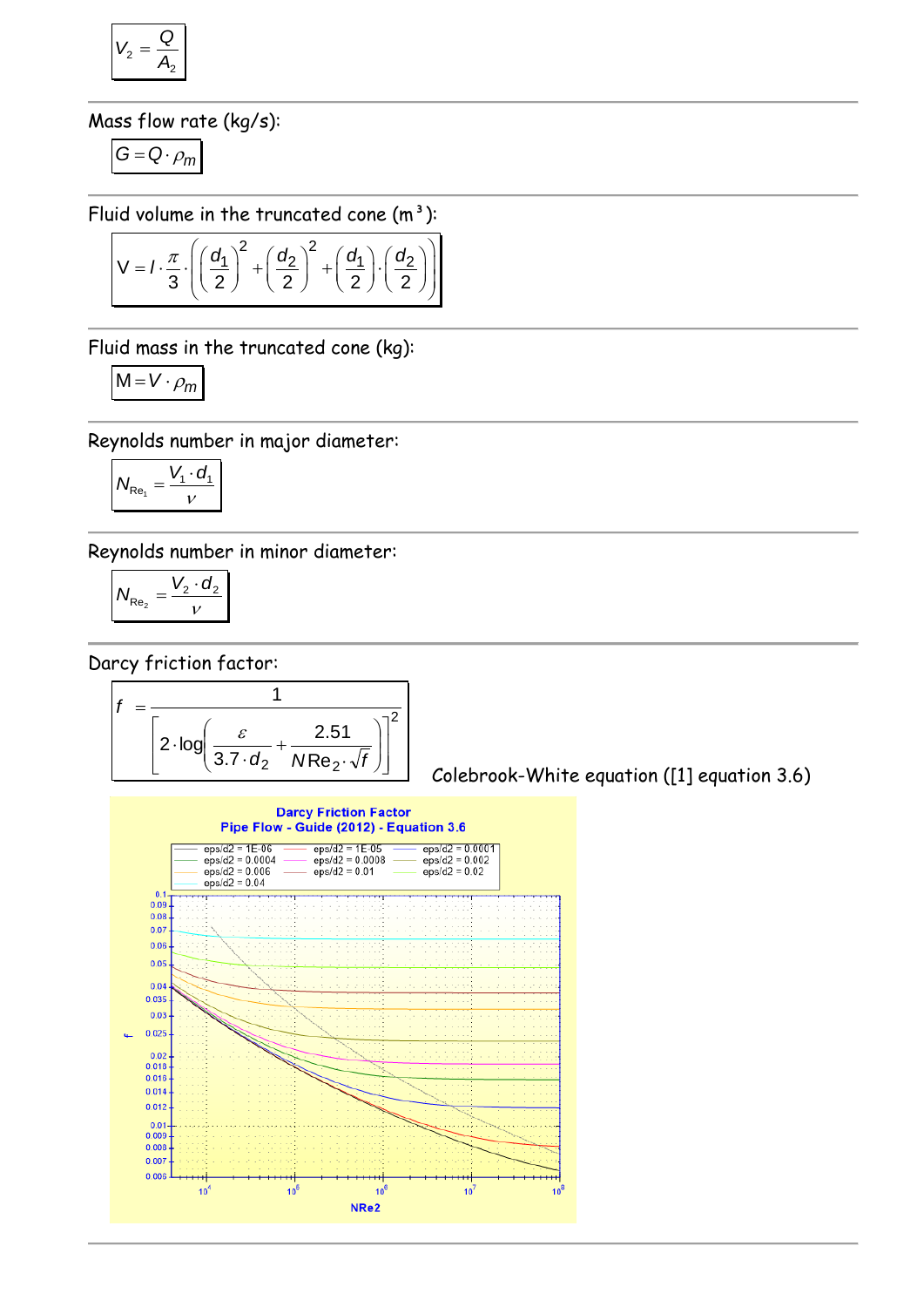Friction pressure loss coefficient:





0.02)





$$
\lambda = 1 + 0.622 \cdot \left(\frac{\alpha}{180}\right)^{\frac{4}{5}} \cdot \left(1 - 0.215\beta^2 - 0.785\beta^5\right)
$$

([1] equation 10.18)



Local resistance coefficient: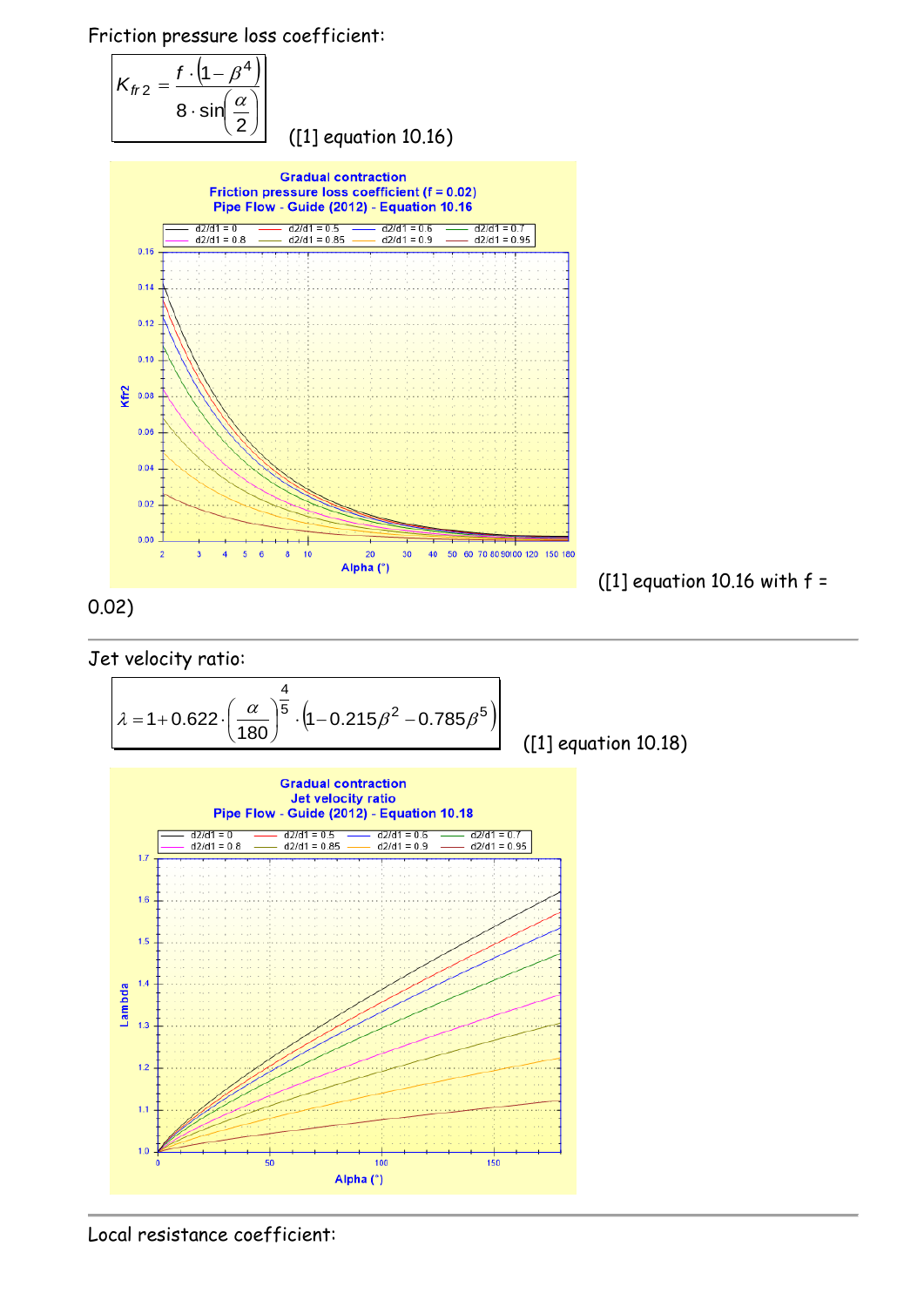$$
K_{\text{con2}} = 0.0696 \cdot \sin\left(\frac{\alpha}{2}\right) \cdot \left(1 - \beta^5\right) \cdot \lambda^2 + (\lambda - 1)^2
$$

([1] equation 10.17)



Total pressure loss coefficient (based on mean velocity in minor diameter):

$$
K_2 = K_{fr2} + K_{con2}
$$

([1] equation 10.11)

Total pressure loss (Pa):

$$
\Delta P = K_2 \cdot \frac{\rho_m \cdot v_2^2}{2}
$$

Total head loss of fluid (m):

$$
\Delta H = K_2 \cdot \frac{{v_2}^2}{2 \cdot g}
$$

Hydraulic power loss (W):

 $Wh = \Delta P \cdot Q$ 

#### **Symbols, Definitions, SI Units:**

- d<sup>1</sup> Major diameter (m)
- d<sup>2</sup> Minor diameter (m)
- $\beta$  Ratio of small to large diameter ()
- l Contraction length (m)
- $\alpha$  Top cone angle  $(°)$
- $A_1$  Major cross-sectional area  $(m^2)$
- $A_2$  Minor cross-sectional area  $(m^2)$
- $V_1$  Mean velocity in major diameter  $(m/s)$
- $V_2$  Mean velocity in minor diameter  $(m/s)$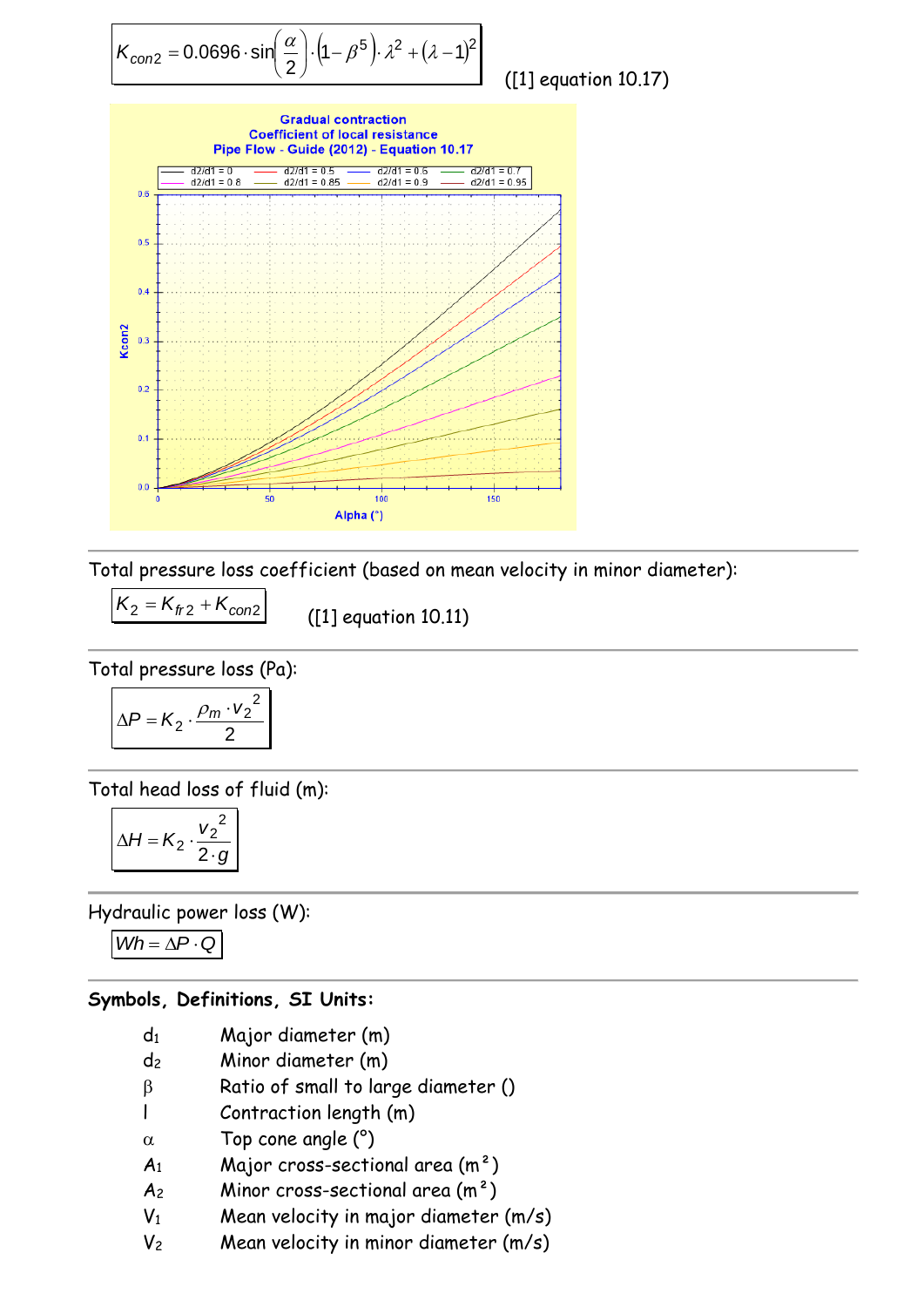| Q                | Volume flow rate $(m^3/s)$                                       |
|------------------|------------------------------------------------------------------|
| G                | Mass flow rate $(kq/s)$                                          |
| V                | Fluid volume in the truncated cone $(m3)$                        |
| M                | Fluid mass in the truncated cone (kg)                            |
| NRe <sub>1</sub> | Reynolds number in major diameter ()                             |
| NRe <sub>2</sub> | Reynolds number in minor diameter ()                             |
| f                | Darcy friction factor ()                                         |
| $\epsilon$       | Absolute roughness of the cone walls (m)                         |
| $Kfr_2$          | Friction pressure loss coefficient ()                            |
| λ                | Jet velocity ratio ()                                            |
|                  | Kcon <sub>2</sub> Local resistance coefficient ()                |
| $K_2$            | Total pressure loss coefficient (based on mean velocity in minor |
|                  | diameter)()                                                      |
| $\Delta P$       | Total pressure loss (Pa)                                         |
| $\Delta H$       | Total head loss of fluid (m)                                     |
| Wh               | Hydraulic power loss (W)                                         |
| $\rho_m$         | Fluid density $(kq/m^3)$                                         |
| $\mathbf v$      | Fluid kinematic viscosity $(m^2/s)$                              |
| g                | Gravitational acceleration $(m/s^2)$                             |

# **Validity range:**

- turbulent flow regime in minor diameter (NRe $_2$   $\geq$   $10^4)$ 

# **Example of application:**